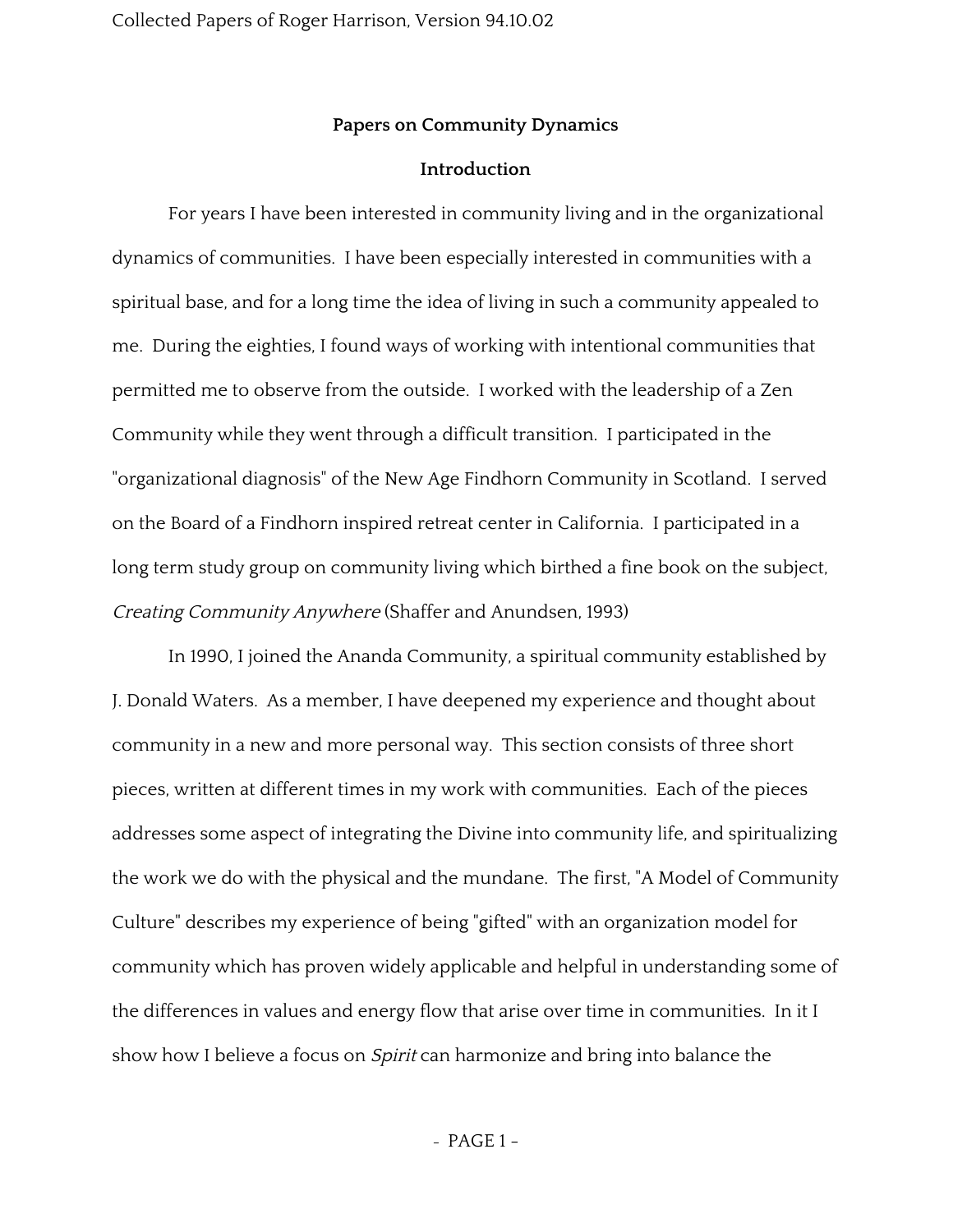## Collected Papers of Roger Harrison, Version 94.10.02

competing needs and forces which may otherwise pull people's energies in different directions.

The second, "Looking on the Dark Side of a Center of Light" was written when I was on the Board of the Findhorn inspired retreat center, at a time when the community was facing deep financial difficulties. I felt our New Age faith and trust in the power of a vision to manifest what we needed was getting in the way of our dealing effectively with reality. The paper presents my view of the appropriate relationship between focus on the vision and focus on physical reality as we work to birth our dreams.

The third, longer paper, "Building Attunement in Community through Social Architecture" speaks of organizational design in community. It introduces the concept of social architecture and applies it to the task of building and strengthening the spiritual center in community life.

# **The Meaning of Attunement**

I had my first community client in the early eighties when the large Zen community mentioned above asked me to work with them during a difficult leadership transition, and I learned much about ways of learning, doing and deciding that were different from anything I had come across in business. At the time I was working with and writing about the concept of "attunement" (Harrison, 1984\*) a word I originally learned from François Duquesne, a leader in the Findhorn community. "Attunement" is a word I use frequently in speaking about how to bring the power and wisdom of the Divine into our work in the world. In its larger sense, attunement refers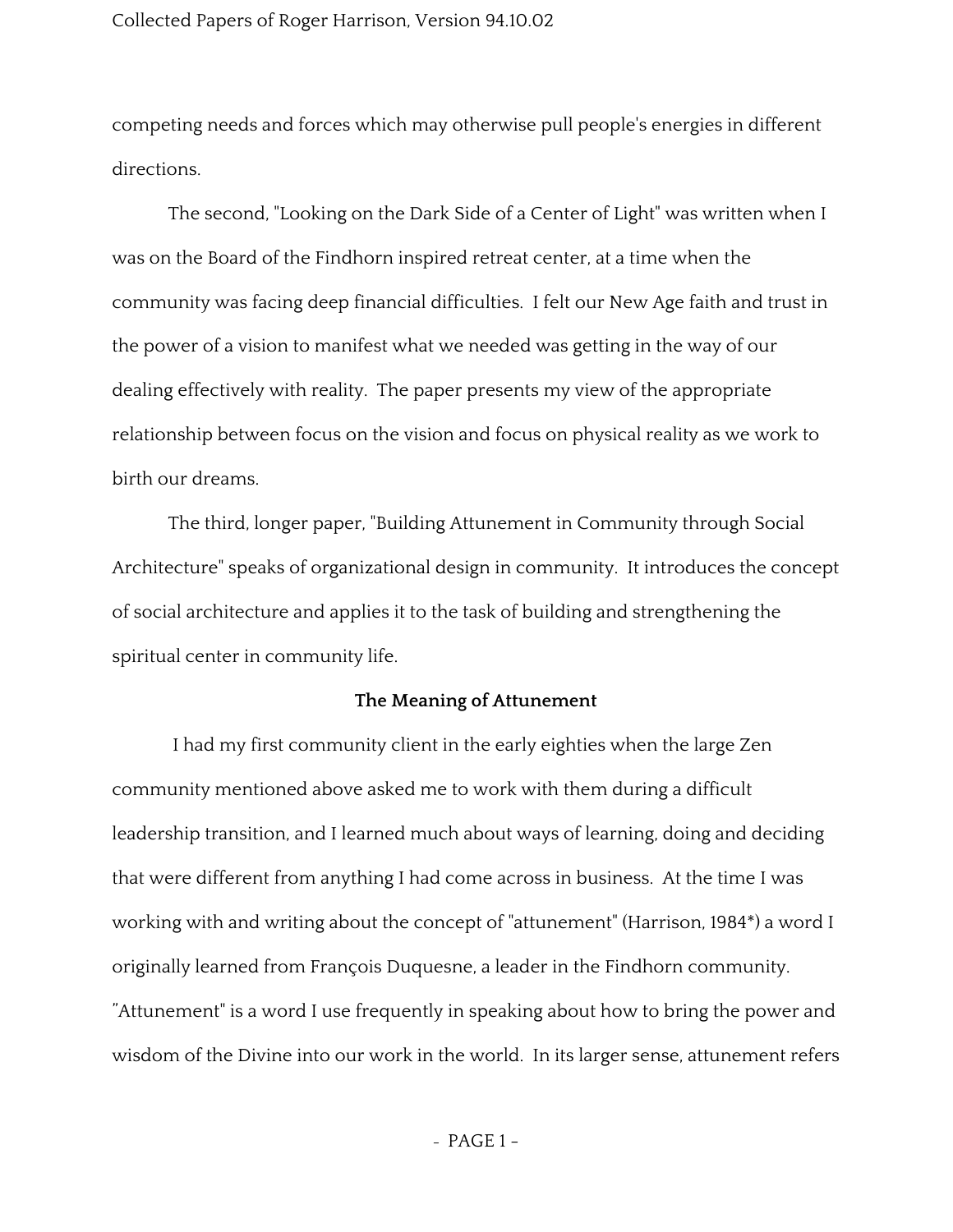### Collected Papers of Roger Harrison, Version 94.10.02

to a way of thinking and acting (doing business) that continually attunes to *the whole*, meaning all the connections among the parts of one's organization or system, and its connections with the wider environment. Other words for this way of thinking and acting are appreciation and holistic thinking.

I especially like the word, "attunement," because of its connotation of music and harmony. An enterprise conducted according to the principles of attunement seeks to be in harmony, both internally and with its many stakeholders: suppliers, customers, community, and the ecosystem which it impacts and from which it draws energy and resources. The Zen leadership gave me my first practical experience of attunement in action. The experience demonstrated to me that "attunement" as a way of making decisions works.

I use attunement to refer to a process whereby members of a group "tune in" to their sense of the highest good, and open themselves to receiving intuitive guidance from that source. When such guidance is received, it is shared with others. If consensus is not achieved at once, the process is reiterated, with each member continuing to seek guidance light and guidance in the light of what has been said so far. The method seems to be practically identical to decision making processes traditionally used by the Society of Friends (Quakers). The Zen community leadership group with which I worked sought to do its business in this way. Its deliberations were slow, even ponderous, with many silences, and frequent references to the interests and opinions of other groups and individuals whose interests needed to be held in consideration. The group was *inclusive*, wanting to keep everyone connected,